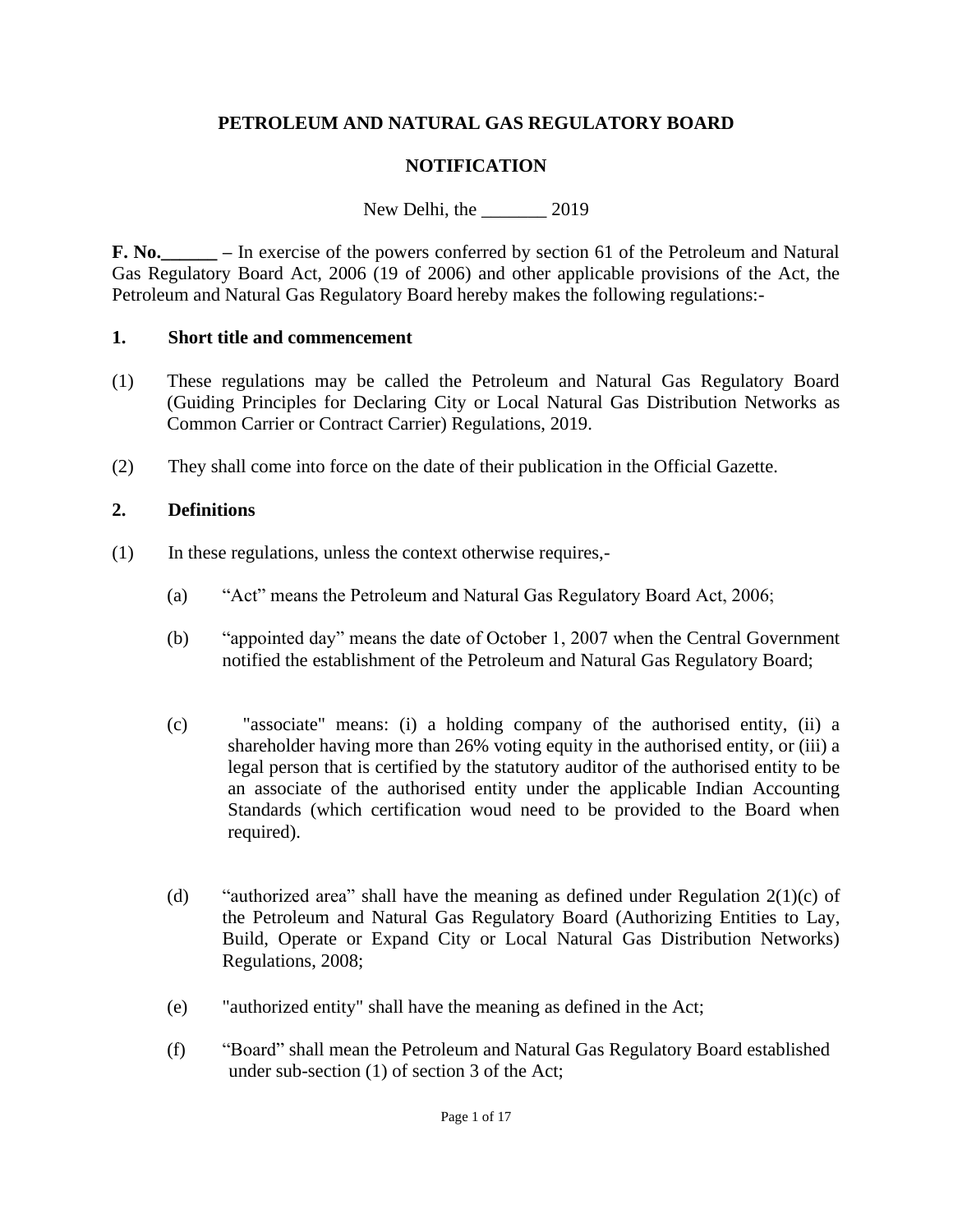- (g) "CGD network" means a "city or local natural gas distribution network" as defined under clause (i) of section 2 of the Act;
- (h) "CGD network capacity" shall have the meaning as defined in Regulation  $2(1)(g)$ of the Petroleum and Natural Gas Regulatory Board (Determining Capacity of City or Local Natural Gas Distribution Network) Regulations, 2015;
- (i) "common carrier capacity" means the extra capacity in a CGD network, as declared under these Regulations , over and above the authorized entity's own requirements and the capacity allocated on firm contract basis . Such capacity shall be made available by the authorized entity for transporting natural gas of shipper, other than an associate, by booking through website and subject to the conditions as prescribed under the Petroleum and Natural Gas Regulatory Board (Access Code for City or Local Natural Gas Distribution Networks) Regulations, 2011;
- (j) "Contract carrier capacity" means the extra capacity in a CGD network, as may be declared by the Board from time to time, over and above the authorized entity's own requirements. Such capacity to be made available by the CGD entity for transporting natural gas of third-party pursuant to firm contract(s) for a period of minimum one year
- (k) "marketing exclusivity" shall mean the exclusivity from the purview of common carrier or contract carrier as provided under regulation 6 of the Petroleum and Natural Gas Regulatory Board (Exclusivity for City or Local Natural Gas Distribuition Network) Regulations, 2008.
- (l) "own requirement" of an authorized entity means the part of the CGD network capacity utilized by authorized entity or subsidiaries or its associates, including the "system use gas";
- (m) "shipper" shall have the meaning as defined in Regulation  $2(1)(zk)$  of the Petroleum and Natural Gas Regulatory Board (Access Code for City or Local Natural Gas Distribution Networks) Regulations, 2011;
- (n) "system use gas" (SUG) shall have the meaning as defined in Regulation  $2(1)(n)$ of the Petroleum and Natural Gas Regulatory Board (Access Code for City or Local Natural Gas Distribution Networks) Regulations, 2011;
- (2) Words and expressions used and not defined in these regulations, but defined in the Act or in the rules or regulations made thereunder, shall have the meanings respectively assigned to them in the Act or in the rules or regulations, as the case may be.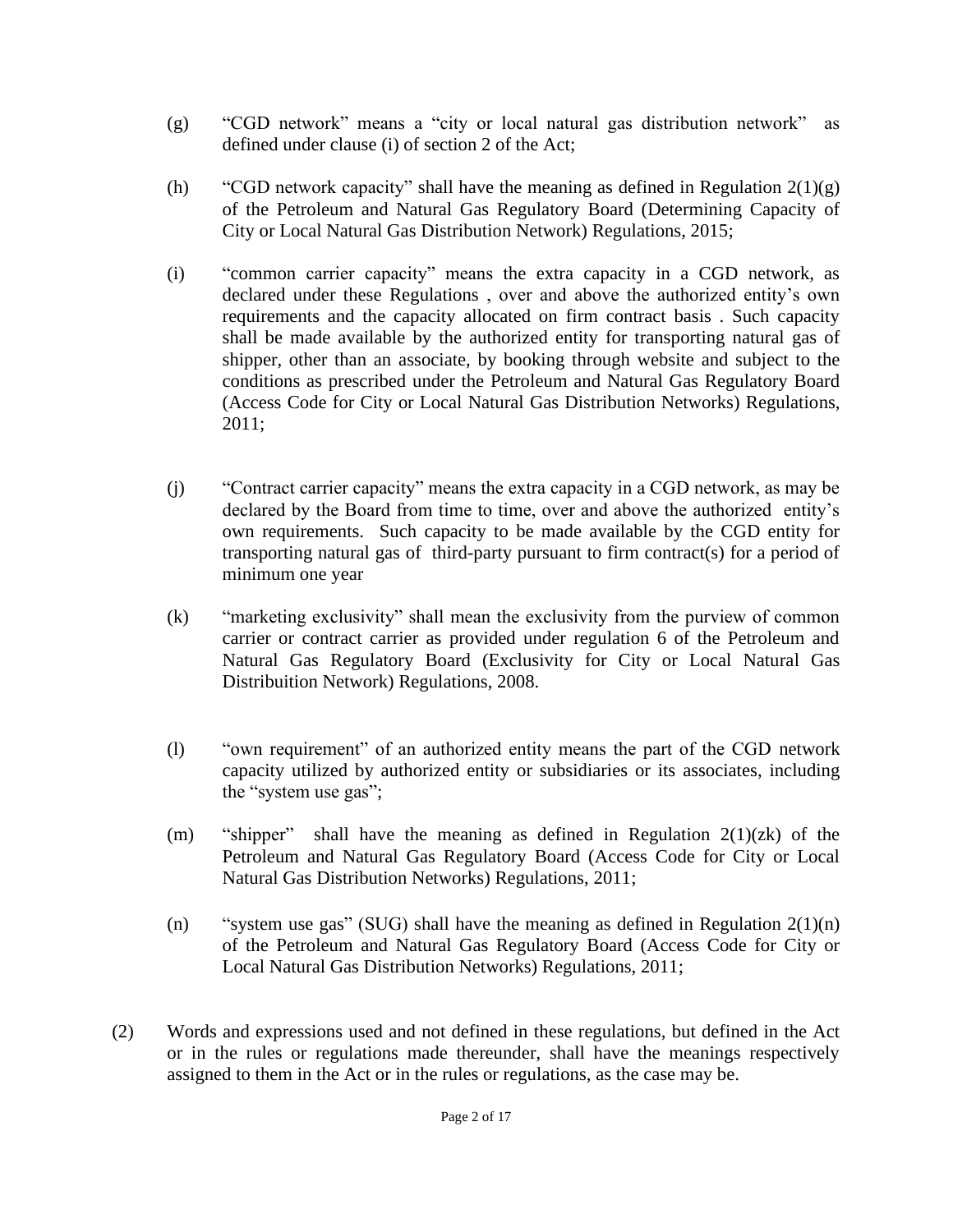#### **3. Scope**

These regulations shall apply, immediately at the end of the marketing exclusivity of the following entities:

(a) an authorized entity which has been authorized to lay, build, operate or expand city or local natural gas distribution network under the Petroleum and Natural Gas Regulatory Board (Authorizing Entities to Lay, Build, Operate or Expand City or Local Natural Gas Distribution Network) Regulations, 2008, or

(b) an entity whose authorization granted by the Central Government has been accepted under Regulation 17 of the Petroleum and Natural Gas Regulatory Board (Authorizing Entities to Lay, Build, Operate or Expand City or Local Natural Gas Distribution Network) Regulations, 200, or

(c) to an entity that has been authorized under section 16 of the Act in pursuance of the policy directive issued by the Central Government under Section 42 of the Act;

*Provided that* in the event such entities have not been granted marketing exclusivity, then these regulations shall apply to such enitites immediately.

#### **4. Guiding Principles for Declaring City or Local Natural Gas Distribution Network as Common Carrier or Contract Carrier**

The Board shall, in seeking to declare the whole or part of any city or local natural gas distribution network as a common carrier or contract carrie, r be guided by the objectives of:

- (a) protecting the interests of consumers by fostering fair trade and competition amongst the entities;
- (b) promoting competition among entities;
- (c) avoiding infructuous investments; and
- (d) maintaining or increasing supplies or for securing equitable distribution or ensuring adequate availability of natural gas to consumers.

#### **5. Issuance of Public Notice and Proceedings for Declaring CGD network as a Common Carrier or Contract Carrier Under section 20 of the Act**

(1) The Board shall issue (including webhosting), a public notice in one national and one vernacular daily newspaper (of the relevant authorised area) of its intention to declare a CGD network within the whole or part of an authorised area, giving brief details of the relevant authorised area and the CGD network that it is intending to be declared as a common carrier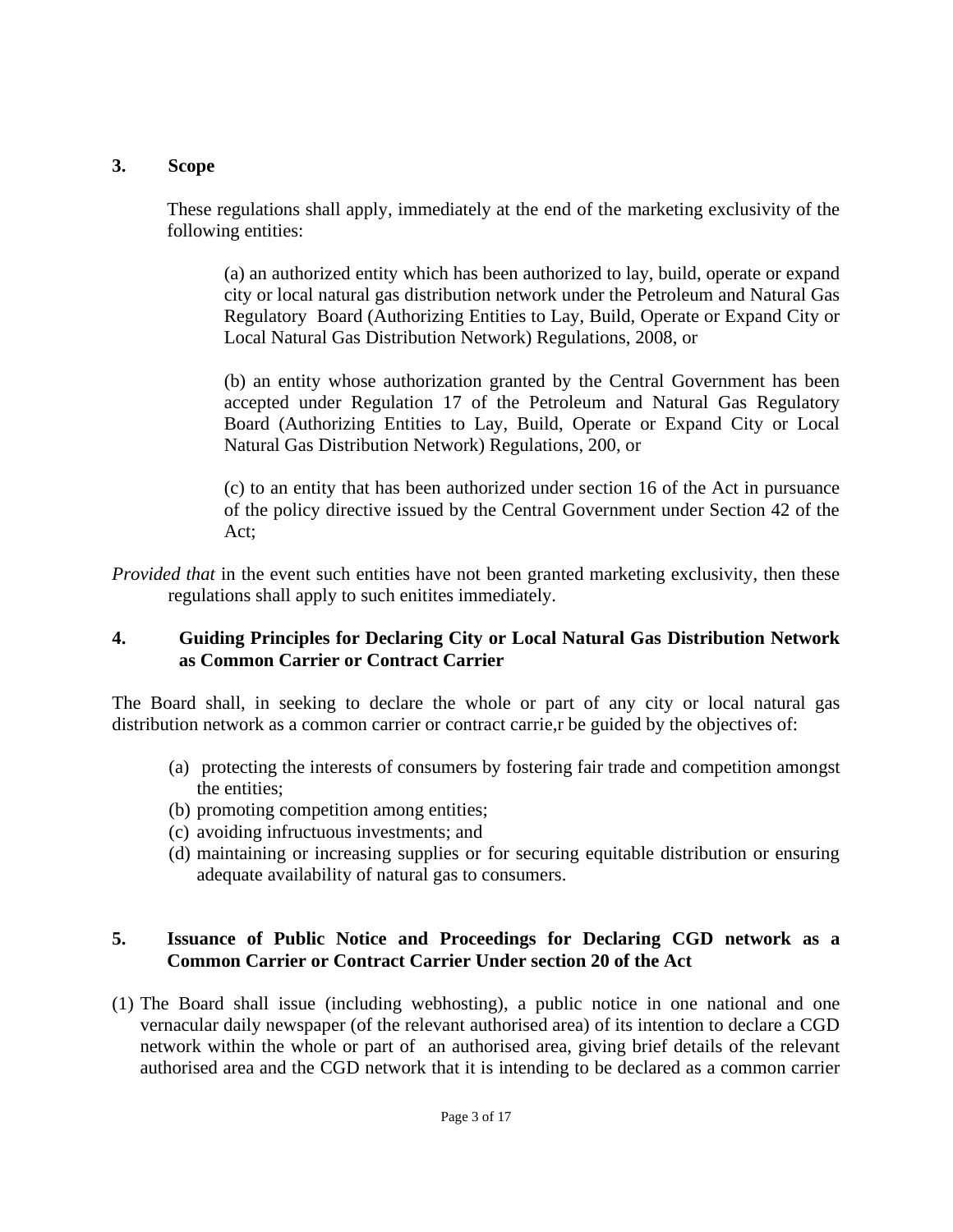or contract carrier and invite comments and objections, if any, within thirty days from all persons and entities likely to be affected by such decision.

- (2) The relevant authorized entity, whose CGD network is subject matter of the public notice issued under sub-regulation (1) above, shall be provided with a separate hearing on whether the Board should proceed to declare the whole or part of the CGD network as a common carrier or contract carrier. If the authorized entity opposes the declaration of whole or part of its CGD network as a common carrier or contract carrier as notified by the Board under subregulation (1) above, then:
	- (a) the authorized entity shall submit, to the Board within thirty (30) days from the issuance of the public notice under sub-regulation (1) above, a written submission providing reasons as to why its CGD network should not be declared a common carrier or contract carrier including addressing: (i) the grounds mentioned by the Board in its public notice that it is necessary or expedient to declare the relevant network as a common carrier, and (ii) each of the criteria specified in s. 20(2) of the Act and s. 20(5) of the Act with supporting data and documents, including without prejudice to the authorized entity's position, the proposed terms and conditions subject to which the CGD network would function as a common carrier network;
	- (b) Upon receiving the written submission from the authorized entity under sub-clause (a) above, the Board shall notify a date for hearing the authorized entity, after which the Board shall notify convening of an open house which would be open to all persons that submitted their objections or suggestions pursuant to the public notice issued under sub-regulation (1) above.
	- (c) After conclusion of the process of holding an open house under sub-clause (b) above, the Board shall notify its decision on whether it is declaring the CGD network as a common carrier or contract carrier network together with notifying the terms and conditions subject to which the CGD network would function as a common carrier or contract carrier network and requiring the authorized entity to submit, within six (6) weeks from the date of such decision, if applicable: (i) its application for common carrier tariff determination under Petroleum and Natural Gas Regulatory Board (Determination of Common Carrier Network Tariff for City of Local Natural Gas Distribution Networks) Regulations 2019; and (ii) the data and application for determination of CGD network capacity for the authorized entity's CGD network under the Petroleum and Natural Gas Regulatory Board (Determining Capacity of City or Local Natural Gas Distribution Network) Regulations, 2015; (iii) the own requirement of the authorized entity; and (iv) the capacity allocated on contract carrier basis;.
	- (d) Following its decision to declare a CGD network as a common carrier or contract carrier under sub-clause (c) above, the Board shall notify the date from which the relevant CGD network or part thereof shall be a common carrier or contract carrier network and the terms and conditions subject to which the CGD network may be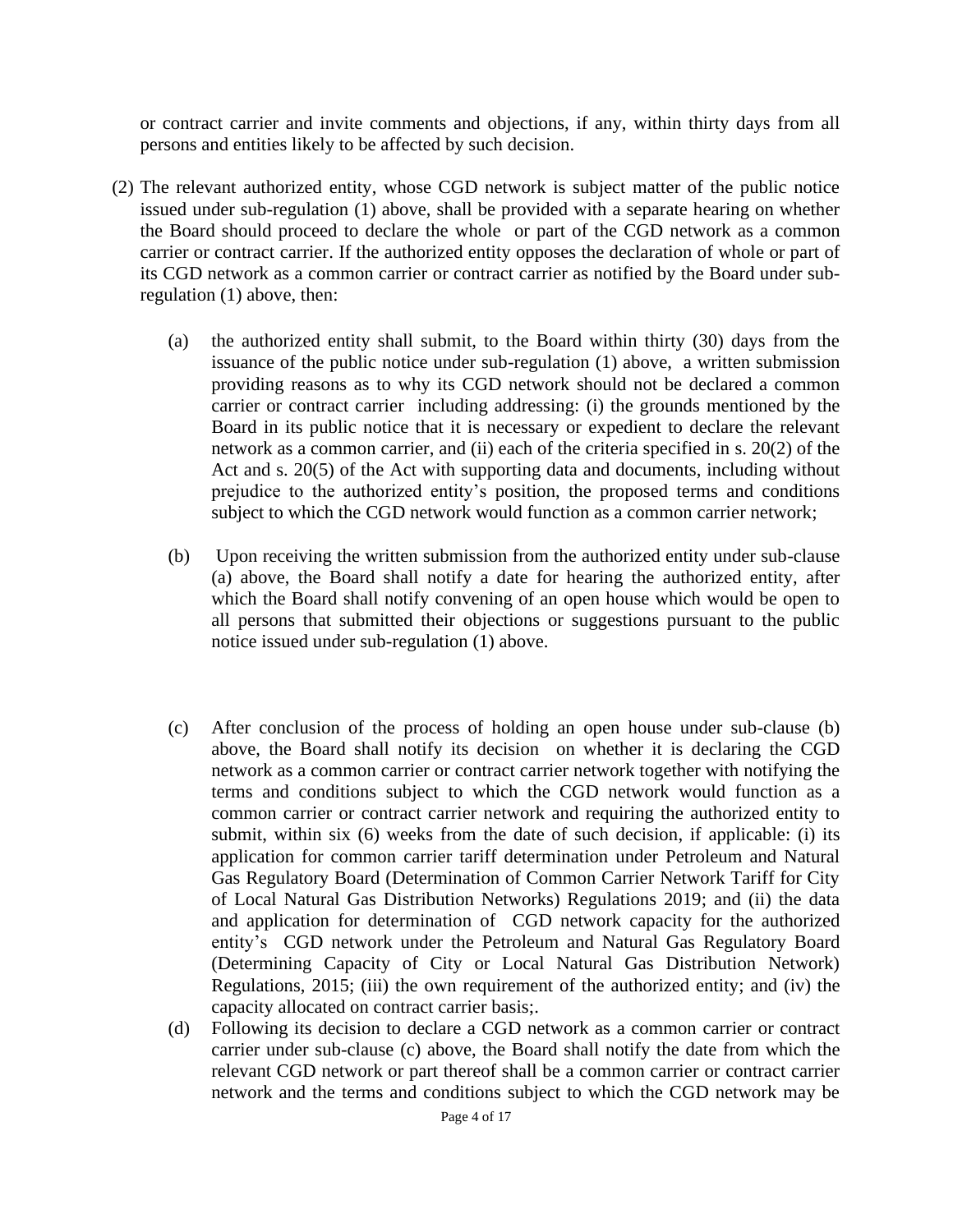declared as a common carrier or contract carrier CGD network in terms of s. 20 (2) of the Act.

(3) Notwithstanding anything in sub-regulation (1) and sub-regulation (2), the authorized entity may, on a *suo motu* basis, apply to the Board seeking declaration of its CGD network as a common carrier or contract carrier network and the Board after giving an opportunity of hearing to the authorized entity, may after following the process provided in sub-regulation (2) above as may be applicable *mutantis mutandi*, declare the relevant CGD network as a common carrier or contract carrier network on such terms and conditions as it deems fit.

#### **6. Interim Arrangement for Determination of common carrier capacity in City or Local Natural Gas Distribution Network**

- (1) An authorized entity whose marketing exclusivity has expired as of the date of notification of these regulations, shall within 180 (one hundred and eighty) days thereof, declare and submit to the Board, the capacity of its CGD Network under sub-regulation (1) of regulation 4 of the Petroleum and Natural Gas Regulatory Board (Access Code for City or Local Natural Gas Distribution Networks) Regulations, 2011. An authorized entity whose marketing exclusivity ends after the date of notification of these regulations, shall declare the capacity of its CGD Network in accordance with sub-regulation (1) of regulation 4 of the Petroleum and Natural Gas Regulatory Board (Access Code for City or Local Natural Gas Distribution Networks) Regulations,2011 and provide a copy of the same to the Board .
- (2) The common carrier capacity in respect of a CGD network shall be declared under regulation 7 of these Regulations, based on the capacity determined by the Board under the Petroleum and Natural Gas Regulatory Board (Determining Capacity of City or Local Natural Gas Distribution Network) Regulations, 2015.

*Provided* **that** till such time as the Board determines the capacity of a CGD network under the Petroleum and Natural Gas Regulatory Board (Determining Capacity of City or Local Natural Gas Distribution Network) Regulations, 2015, the common carrier capacity shall be declared under Regulation 7 of these regulations based on declaration of capacity by the authorized entity of its CGD network under sub-regulation (1) of this regulation 6. ;

## **7. Common Carrier Capacity of Common Carrier CGD Network**

.

(1) Upon notification as a common carrier CGD Network, the authorized entity shall ensure that, subject to the provisions of these regulations, a minimum capacity (including capacity determined as per interim arrangement under sub-regulation (1) of regulation 6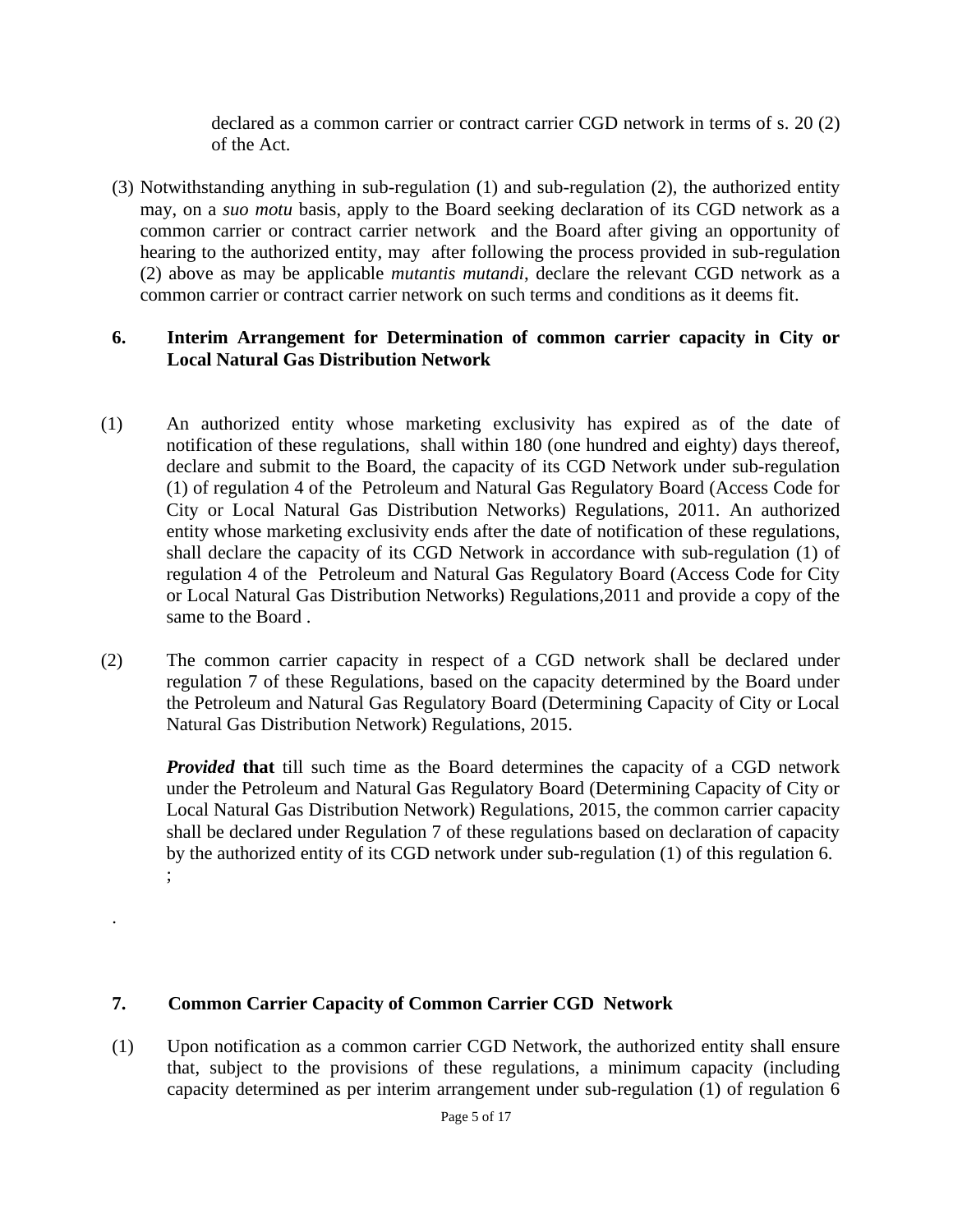above) equal to twenty per cent (20%) of the CGD network capacity of a city or local natural gas distribution network, shall be available to any other entity or customer (but exclusing a subsidiary or an affiliate of the authroised entity), subject to:

- (a) ten percent (10%) of such capacity being available to such entity or customer on contracts for less than one year, and
- (b) ten percent (10%) of such capacity being available to such entity or customer entering into a firm contracts for transporting volume of natural gas normally for a period of more than one year,

both being on such other terms and conditions as may be mutually agreed, and subject to the provisions of regulations notified from time to time under the Act and on payment of applicable tariff for common carrier as determined under the Petroleum and Natural Gas Regulatory Board (Determination of Common Carrier Network Tariff for City of Local Natural Gas Distribution Networks) Regulations 2019.

*Provided that* in the event any portion of the 20% capacity is not used, the same can be used for meeting the demand for reserving capacity under either of the two types of contracts under this sub-regulation..

*Provided further that* an authorized entity may file an application with the Board seeking a determination of common carrier capacity of less than twenty percent (20%) or time period within which it would be able to achieve a common carrier capacity of twenty percent (20%) ,and the Board may, on the basis of the reasons and data submitted by the authorized entity, allow such entity to maintain a common carrier capacity of less than twenty percent (20%), or provide it with a time period within which it would achieve the common carrier capacity of twenty percent (20%)*.*

*Provided further that* if any part of the common carrier capacity is not fully utilized, the authorized entity may use it for own requirement or contract the same for a period of one year or more.

- (2) The contract for transportation of natural gas shall not require the transporter to source natural gas. .
- (3) Common carrier capacity available in CGD network at any given point of time shall be allocated to a shipper or customer seeking booking of the same on a non-discriminatory basis in accordance with Regulation 9 below. The authorized entity shall maintain a record of the applications received and the basis of allocation.
- (4) In case common carrier capacity is not available in the CGD network at any given point of time and another entity seeks booking of the same for a period of less than one year,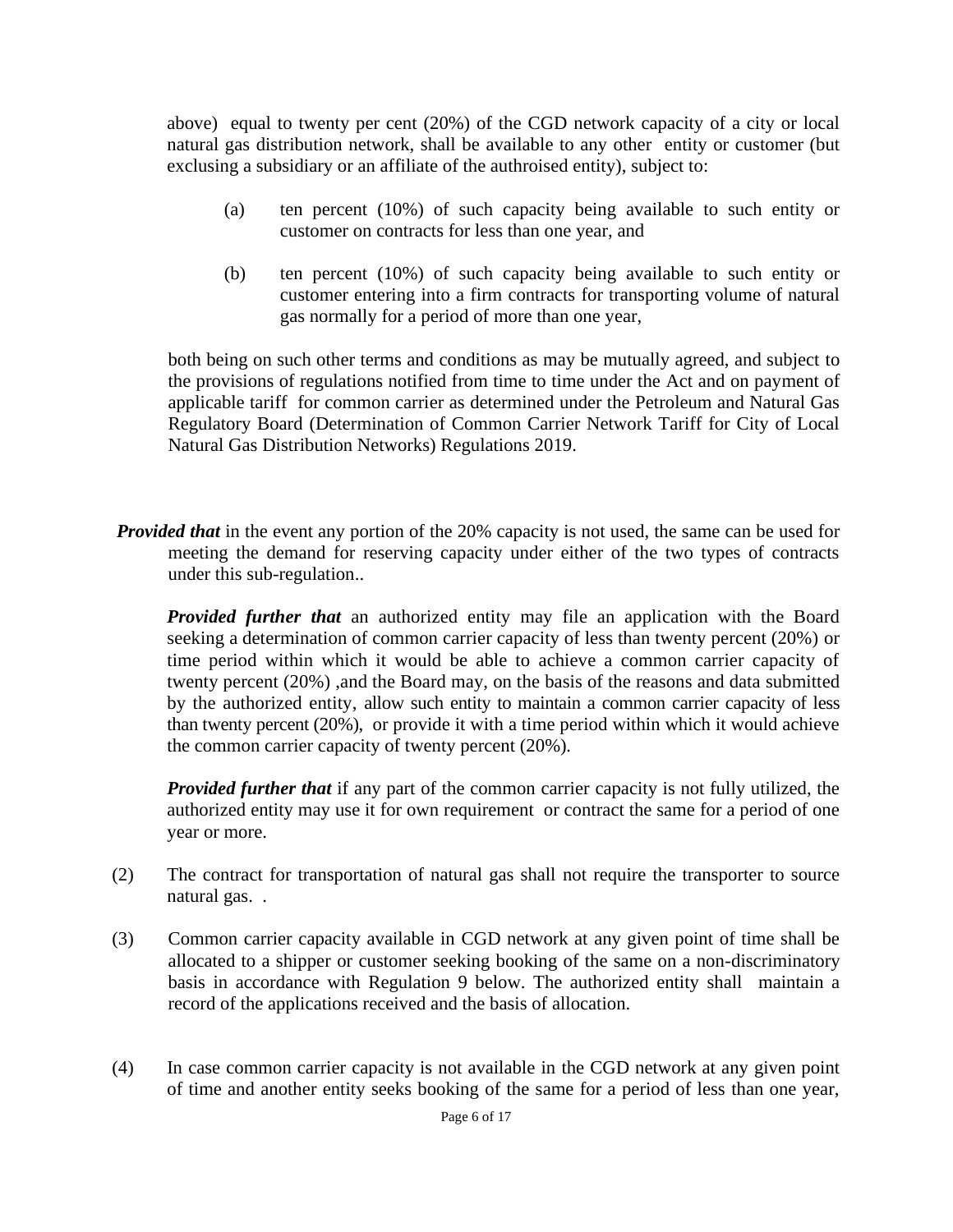the authorized entity shall undertake best efforts to accommodate the request by following the procedure set out in guidelines for access in the Petroleum and Natural Gas Regulatory Board (Model access arrangement related to access code for CGD networks) Guidelines, 2014..

(5) When the common carrier capacity of a CGD network is less than twenty per cent (20%) of the CGD network capacity of a city or local natural gas distribution network, over and above the authorized entity's own requirements and firmed up contracted capacity, the same will be made available for access on open access basis at all entry points: (a) on expiry of firm contracts; or (b) by way of expansion of capacity in the natural gas pipelines comprising the CGD network capacity:

*Provided that* when the common carrier capacity is less than ten per cent of the sum of the own requirements and the firmed up contracted capacity with other entities, then the Board shall follow the procedure prescribed under proviso (a) of sub-regulation (1) of regulation 4 of the Petroleum and Natural Gas Regulatory Board (Access Code for City or Local Natural Gas Distribution Networks) Regulations, 2011and the authorized entity shall undertake best efforts to raise this extra capacity back to twenty percent.

## **8. General Principles for Common or Contract Carrier Capacity**

- (1) The authorized entity whose part or whole of the CGD network is declared as a common carrier or contract carrier under these regulations, shall publish the common carrier and contract carrier capacity available in its CGD network on its website and follow the procedure as set out in sub-regulation (1) of regulation 4 of the Petroleum and Natural Gas Regulatory Board (Access Code for City or Local Natural Gas Distribution Network) Regulations, 2011.
- (2) The shipper has the right to assign or trade the whole or any part of capacity in the open market based on such terms and conditions as may be specified by the Board under the relevant regulations to be framed by the Board for the same relating to fostering fair trade and competition amongst entities.
- (3) An authorized entity shall not allocate common carrier capacity in its authorized network to its associate except with respect to such part of common carrier capacity for which booking has not been received from any other entity within the prescribed time period.

#### **9. Method of Allocation of Common carrier Capacity for City or Local Natural Gas Distribution Network**

(1) An authorized entity whose all or part of CGD Network has been declared as a common carrier or contract carrier shall establish, within a period of one hundred and eighty (180)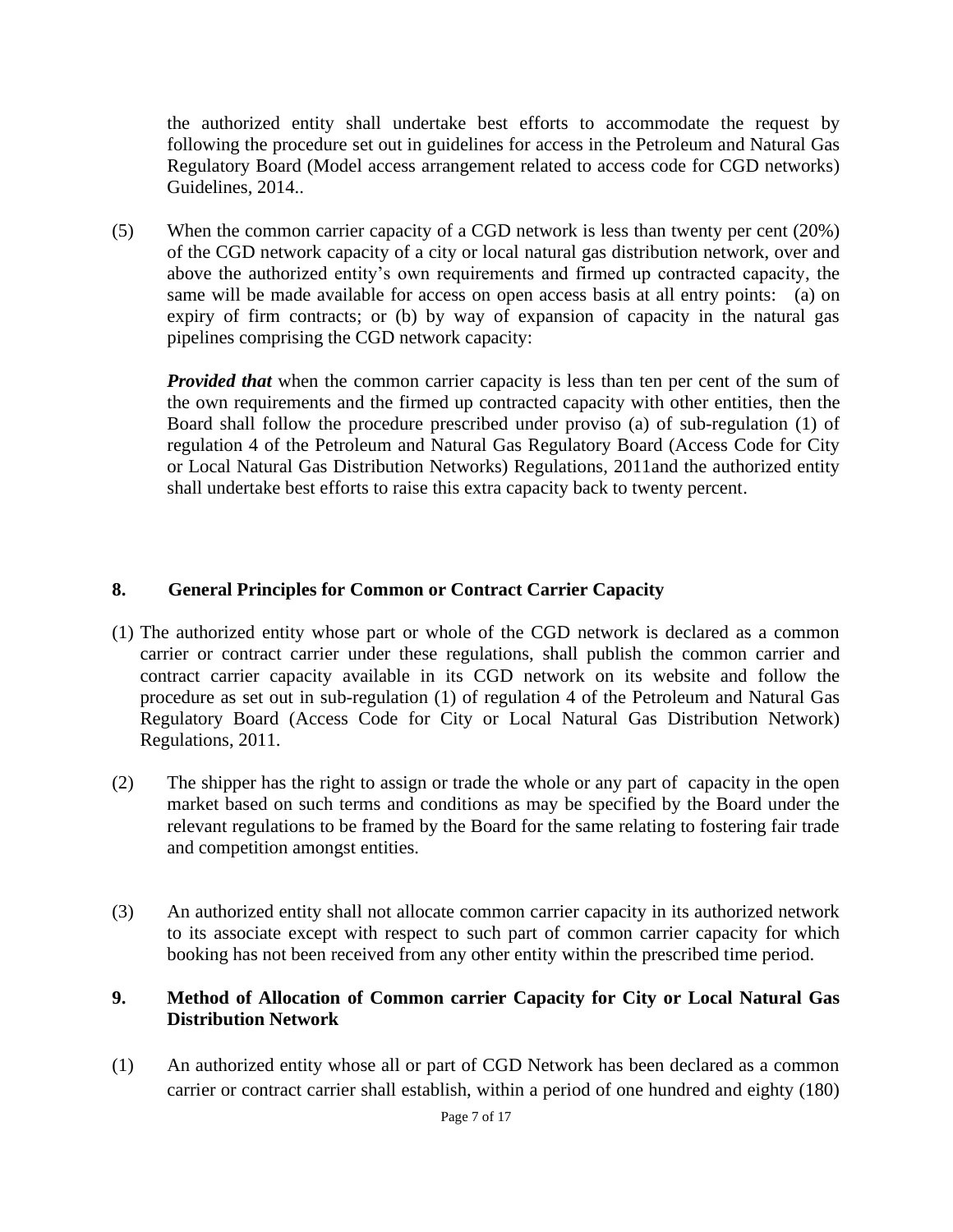days of such notification, a website for providing for enabling open, non-discriminatory manner of receiving applications for booking common carrier or contract carrier capacity and for allocation of common carrier or contract carrier capacity against such applications. The process flow that would be followed on such website shall meet the guidelines for website based open access system for applying for booking of capacity on common carrier or contract carrier basis as provided in Schedule -4 to these regulations. Common carrier capacity on a CGD network shall be allocated to any other entity seeking booking of the same on a nondiscriminatory basis. For this purpose, request received between 17:00 hrs to 10:00 hrs of next day or received on closed office day shall be considered as request received on 10:00 hrs of next working day. In cases where the booking for capacity received on a particular day is more than the available common carrier capacity, such common carrier capacity shall be allotted to the entities from whom booking has been received on a pro- rata basis. Such capacity shall be transported or delivered up to the point as per the following provisions of the sub-clause(a) of subregulation (1) of Regulation 3 of the Petroleum and Natural Gas Regulatory Board (Access Code for City or Local Natural Gas Distribution Network) Regulations, 2011.

- (i) up to the suraksha hose connecting to the burner of the domestic connections;
- (ii) up to the metering point in case of commercial and industrial connections
- (iii) up to compressor exit point in case of CNG stations.

Further, request of shippers to access the common carrier capacity shall be dealt as per the proviso (a) of the sub-regulation (1) of regulation 3 of the Petroleum and Natural Gas Regulatory Board (Access Code for City or Local Natural Gas Distribution Networks) Regulations, 2011.

(2) The relevant authorized entity shall accept application in a transparent manner on its website and allocate online the common carrier capacity available on a transparent basis by maintaining an online record of the applications received for capacity booking and the basis of allocation, that would meet the guidelines provided in Schedule 4 hereto and also publish the information on its website as per Schedule-1. The authorized entity shall maintain record of data as per Schedule-2.

#### **10. Verification of own requirement and capacity allocated on a contract carrier basis**

The authorized entity shall declare on its website its own requirement and the capacity allocated on a firm contract basis which may be verified by the Board on a montly basis or at any other intervals as specified by the Board in this regard.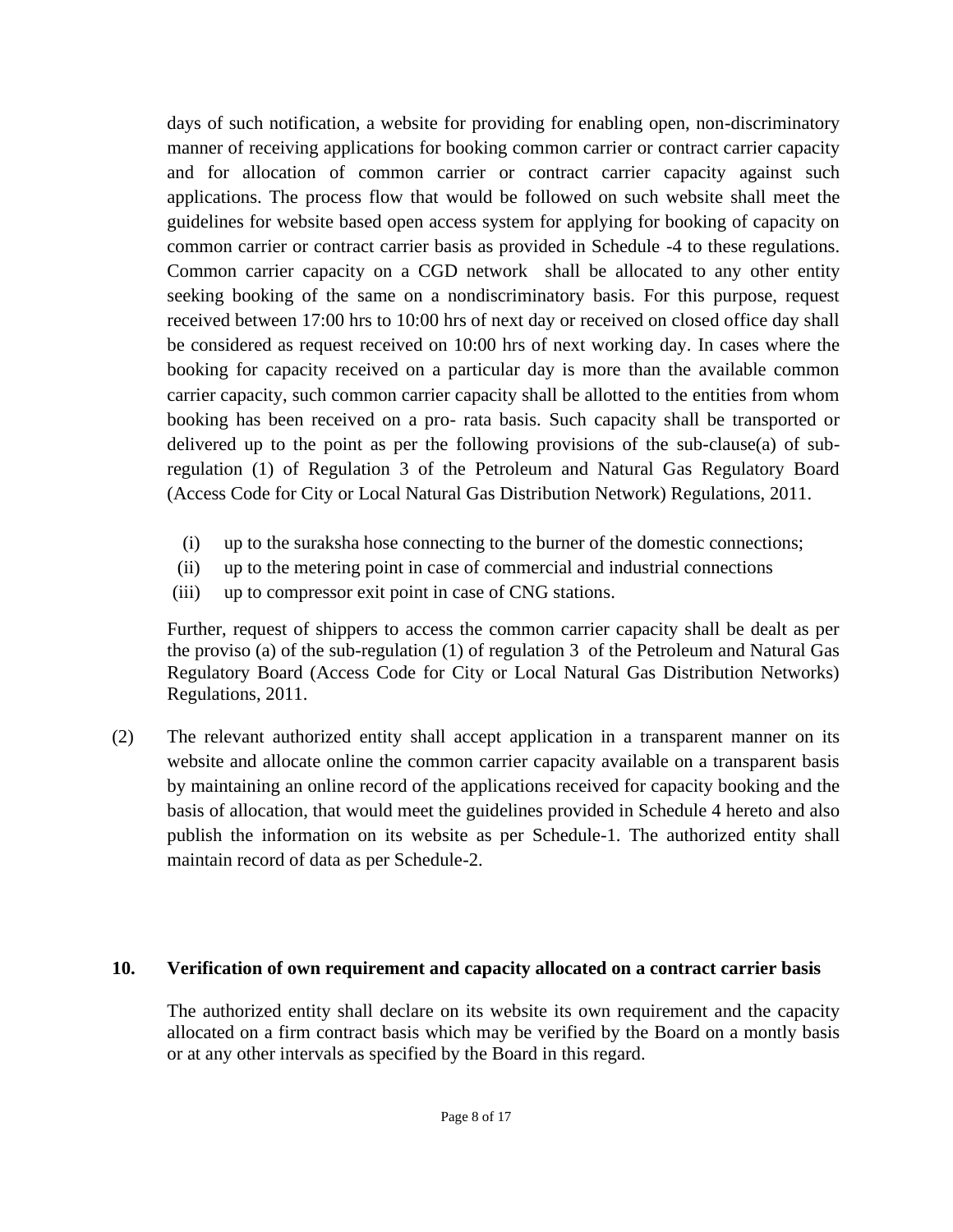#### **11. Expansion of Availability of Gas in Authorised Area whose City or Local Natural Gas Distribution Network has been declared as Common Carrier**

- (1) In order to increase the availability of gas in an auhtorised area whose city or local natural gas distribution network has been declared as a common carrier the following measures shall be available in respect of areas that are not covered by the common carrier city or local natural gas distribution network:
	- a) If a person intends to sell gas to consumers in an area that is not connected to the common carrier city or local natural gas distribution network of the relevant authorised area, then such person shall provide the authorized entity a thirty (30) day notice of its intention to supply gas in such area providing the details of the area and intended customers, and the authorized entity shall have the first right to expand its common carrier city or local natural gas distribution network to the relevant area and compete in supply of gas to the customers in the area. If the authorized entity intends to expand its city or local natural gas distribution network either through pipelines or associated facilities, it shall notify such person with a copy to the Board with the intended time schedule of completion of the works and commencement of supply of gas through its network to the area.
	- b) If the authorized entity does not issue the notice of its intention to expand its common carrier city or local natural gas distribution network within the said period of thirty (30) days from issuance of notice by such person intending to sell gas to customer , as provided in sub-clause (a) above, then such person or consumers, either itself or through any joint venture or third party contractor may submit an application to the Board for laying the required pipeline or associated facilities, subject to such entity being technically capable as per the qualifying criteria specified in sub-clauses (b), (c) and (e) of sub-regulation (6) of regulation 5 of the Petroleum and Natural Gas Regulatory Board (Authorising Entities to Lay, Build, Operate or Expand City or Local Natural Gas Distribution Networks) Regulations, 2008. The Board shall review the application (including for meeting prescribed technical capability) and call for public consultation on the application and decide the application within a period of sixty (60) days from completion of the public consultation. If the Board approves the laying of the pipeline or associated facilities by the applicant, then: (i) the applicant shall be the entity having such specific authorisation to lay the specified pipelines or CGD network for the purposes of Act and shall be required to comply with the regulations governing CGD networks under the Act incuding providing such information and reports as required to be submitted by authorized entities to the Board , and (ii) the existing authorized entity shall provide interconnection such approved appicant's pipeline or associated facilities with the common carrier CGD network. Such additional pipeline or associated facilities that are interconnected with the existing CGD network shall also be deemed to be common carrier and open to use by third parties including the authorized entity.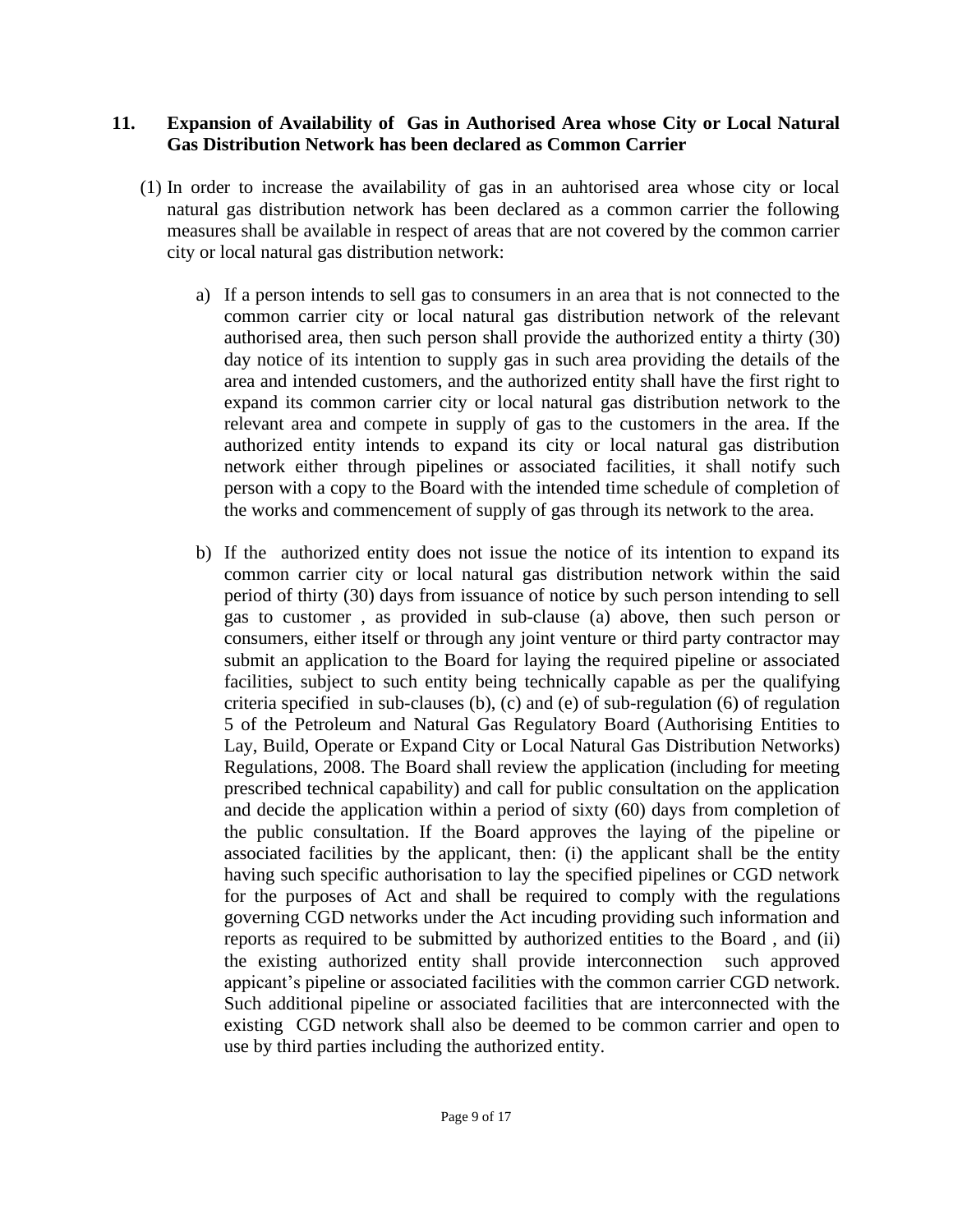*Provided that* if the authorized entity continues to have infrastructure exclusivity in the authorised area, the authorization given by the Board to the applicant to lay such pipeline or associated facility will be a specific and limited exception to the infrastructure exclusivity on the limited ground of providing service to the relevant area.

- c) In case the Board receives more than one application for laying the required pipeline or associated facilities under sub-clause (b) of sub-regulation (1) of regulation 11 above, the Board shall follow the procedure prescribed for bidding under regulations 4, 5 and 7 of the Petroleum and Natural Gas Regulatory Board (Authorizing Entities to Lay, Build, Operate or Expand City or Local Natural Gas Distribution Networks) Regulations, 2008.
- (2) It is clarified that the authiorised entity shall not be prohibited from entering into private arrangements with the applicant authorized under regulation sub-clauses (b) and (c) of sub-regulation (1) of regulation 11 above, as the case may be, to acquire the infrastructure created by such applicant.
- (3) It is further clarified that in authorised areas where infrastructure exclusivity continues to vest with the authorized entity, no third party can lay, build, operate or expand any infrastructure for supply of natural gas to consumers within the authorised area except in accordance with the provisions of sub-regulation (1) above.

## **12. Provision of Access to third party CNG stations**

.

- (1) Upon the expiry of the marketing exclusivity, CNG stations shall not be considered as being covered by the infrastructure exclusivity that may continue to vest with the authorized entity under the provisions of regulation 5 of the Petroleum and Natural Gas Regulatory Board (Exclusivity for City or Local Natural Gas Distribution Network) Regulations, 2008.
- (2) An authorized entity whose CGD network for which the marketing exclusivity has expired and a common carrier capacity declared in accordance with these regulations, shall allow access under a firm access arrangement , to CNG stations installed by third party entities (that meet the criteria specified in the Proviso below) within the authorised area of its CGD network; on such terms and conditions as may be mutually agreed between the relevant entities. In the event that such parties are unable to agree to such terms and conditions mutually and any one of the relevant enties files an application before the Board for the same, then in such circumstances, the access arrangement for such third party CNG stations shall be on such terms and conditions as may be determined by the Board.

*Provided that* such third party, before installing its CNG station: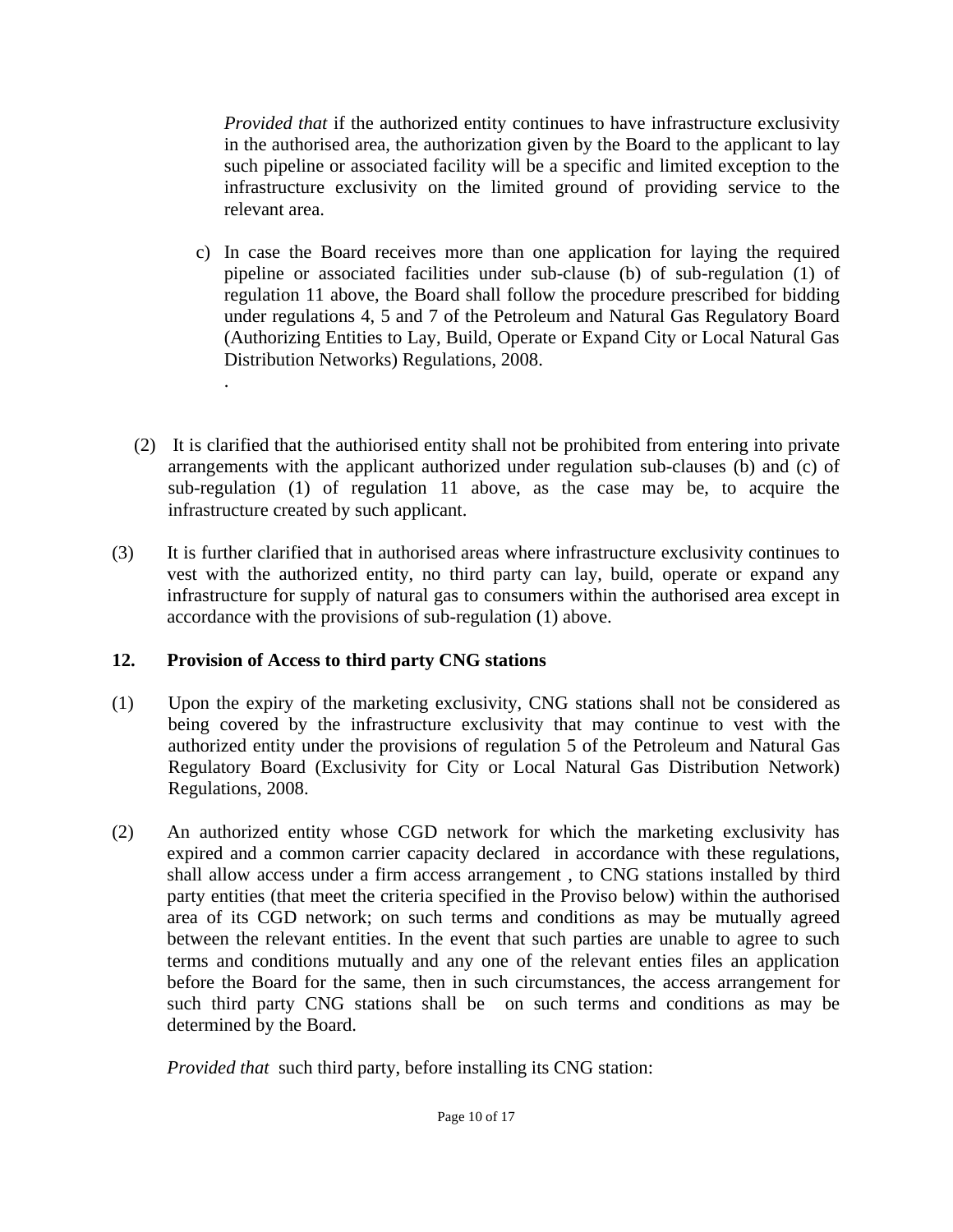- (i) has been declared by the Board to be technically capable as per the qualifying criteria specified in sub-clauses (b), (c) and (e) of sub-regulation (6) of regulation 5 of the Petroleum and Natural Gas Regulatory Board (Authorising Entities to Lay, Build, Operate or Expand City or local Natural Gas Distribution Networks) Regulations, 2008; and
- (ii) had submitted its plan identifying the various locations and the time period within which it intends to install CNG stations across relevant authorised area and the Board has approved such plan after providing due notice of the same to the relevant authorized entity within whose authorised area such third party intends to install CNG stations and allowed the relevant authorised entity with due opportunity of submitting its comments on such plan and having a public consultation on such plan of the third party. The Board shall ensure that such third party installs CNG stations across the relevant authorised area as per its submitte plan, so as to meet the objective of expanding the availability of CNG across the authorised areas.

*Provided further that* after receiving the approval of the Board for its plan to install CNG stations, such third party shall have before installing its CNG station, submitted an application for entering into an access arrangement for such CNG station to the authorized entity with a copy to the Board.

*Provided further that* CNG stations shall receive natural gas only through the CGD network of the authorized entity.

*Provided further* that in interest of consumers to increase competition between entities for enabling greater supply of CNG, the generally applicable access guidelines for third party CNG stations, shall be as provided in Schedule 3 to these Regulations.

- (3) The Board shall prescribe terms and conditions including standards of service for the CNG stations to be established by third parties under this regulation from time to time. All CNG stations established by third parties permitted under sub-regulation (1) of this regulation, shall comply with all technical and safety standards for CNG stations as prescribed by the Board from time to time.
- (4) The provisions of sub-regulation (1) and (2) above, shall be applicable *mutatis mutandis* to any third party seeking to install CNG stations supplied by liquified natural gas. *Provided that* an additional requirement for CNG stations supplied by liquified natural gas will be for the relevant entity to register each such CNG station where liquified natural gas is intended to be stored as a "LNG facility" with the Board. The Board shall prescribe by regulations, the criteria and procedure for registration of such LNG based CNG Stations from time to time.

Notwithstanding sub-regulation (3) of this regulation 12, it is hereby clarified that CNG stations supplied by liquified natural gas shall not be prohibited from being supplied liquefied natural gas or natural gas directly through truck mounted cryogenic tanks or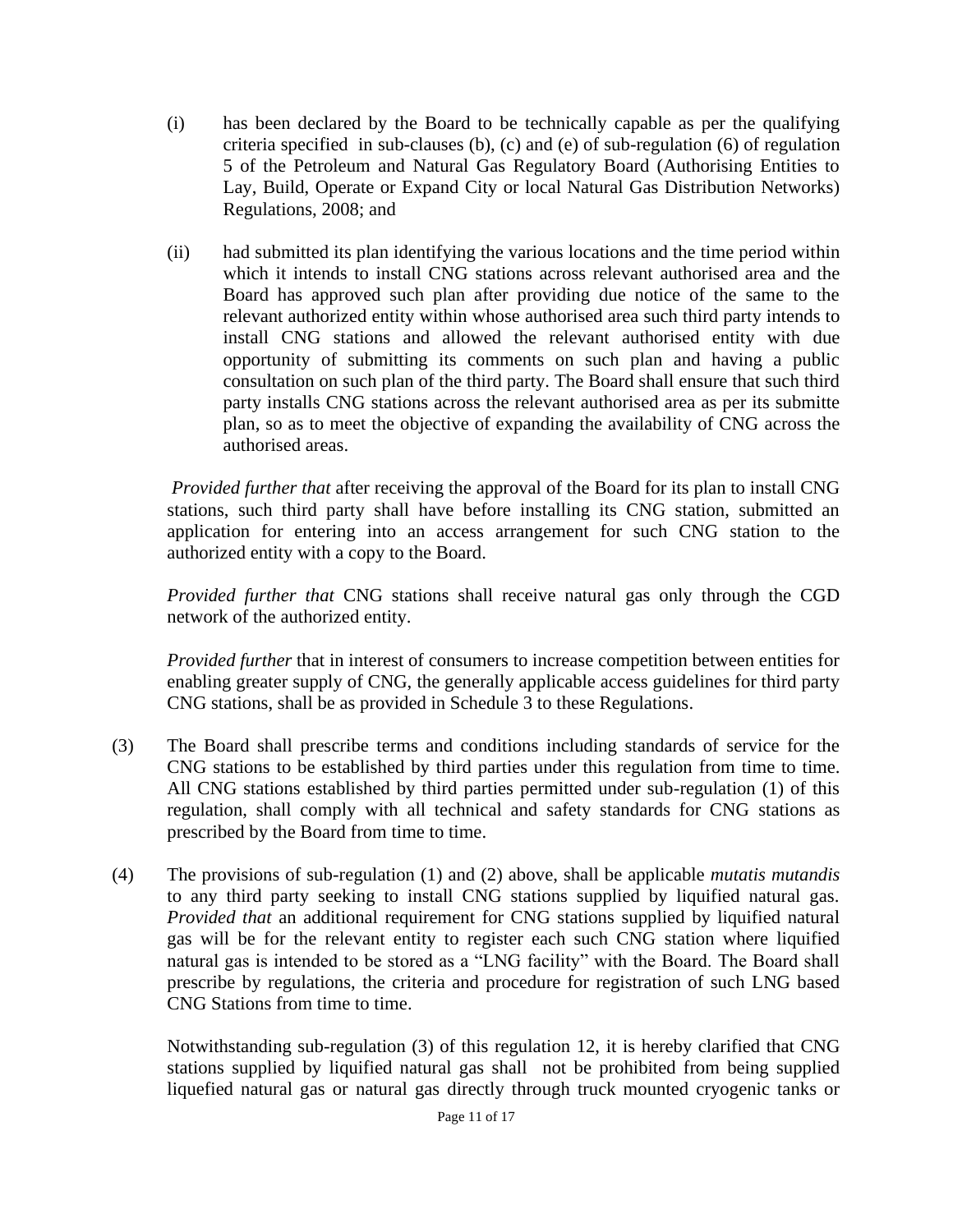through truck mounted cascades or from other sources of gas that are separate from infrastructure other than the CGD network laid by the authorized entity.

(5) The operator of such third party CNG stations shall comply with the Act and all the regulations framed by the Board thereunder to ensure safety of employees, public and facilities associated with city or local natural gas distribution networks.

#### **13. Amendments to Petroleum and Natural Gas Regulatory Board (Access Code for City or Local Natural Gas Distribution Networks) Regulations, 2011**

(1) The definition of "access arrangement" in Regulation 2(1)(a) of the PNGRB (Access Code for City or Local Natural Gas Distribution Networks) Regulations, 2011, is hereby amended to add a third proviso as follows:

*"Provided that access at CNG exit points to third party CNG Stations shall be provided in accordance with Regulation 12 of the Petroleum and Natural Gas Regulatory Board (Guiding Principles for Declaring City or Local Natural Gas Distribution Networks as Common Carrier) Regulations, 2019."*

(2) The definition of "shipper" in Regulation  $2(1)(zk)$  of the PNGRB (Access Code for City or Local Natural Gas Distribution Networks) Regulations, 2011, is hereby amended to add sub clause (vi) in the proviso as follows:

"*(vi) any person installing and operating CNG stations, in accordance with the procedure provided under Regulation 12 the Petroleum and Natural Gas Regulatory Board (Guiding Principles for Declaring City or Local Natural Gas Distribution Networks as Common Carrier) Regulations, 2019.*"

(3) The Regulation 4(1)(a) of PNGRB (Access Code for City or Local Natural Gas Distribution Networks) Regulations, 2011, is hereby amended to add a second proviso as follows:

"*Provided that the provisions of sub-para (a) of Proviso to sub-clause (1) of this Regulation 4 shall not be applicable to entities that have been allowed to maintain lower common carrier capacity under Regulation 7 the Petroleum and Natural Gas Regulatory Board (Guiding Principles for Declaring City or Local Natural Gas Distribution Networks as Common Carrier or Contract Carrier) Regulations, 2019* ."

(4) The Regulation 5 of PNGRB (Exclusivity for City or Local Natural Gas Distribution Network) Regulations, 2008 is hereby amended to add a new sub-regulation (2) as follows: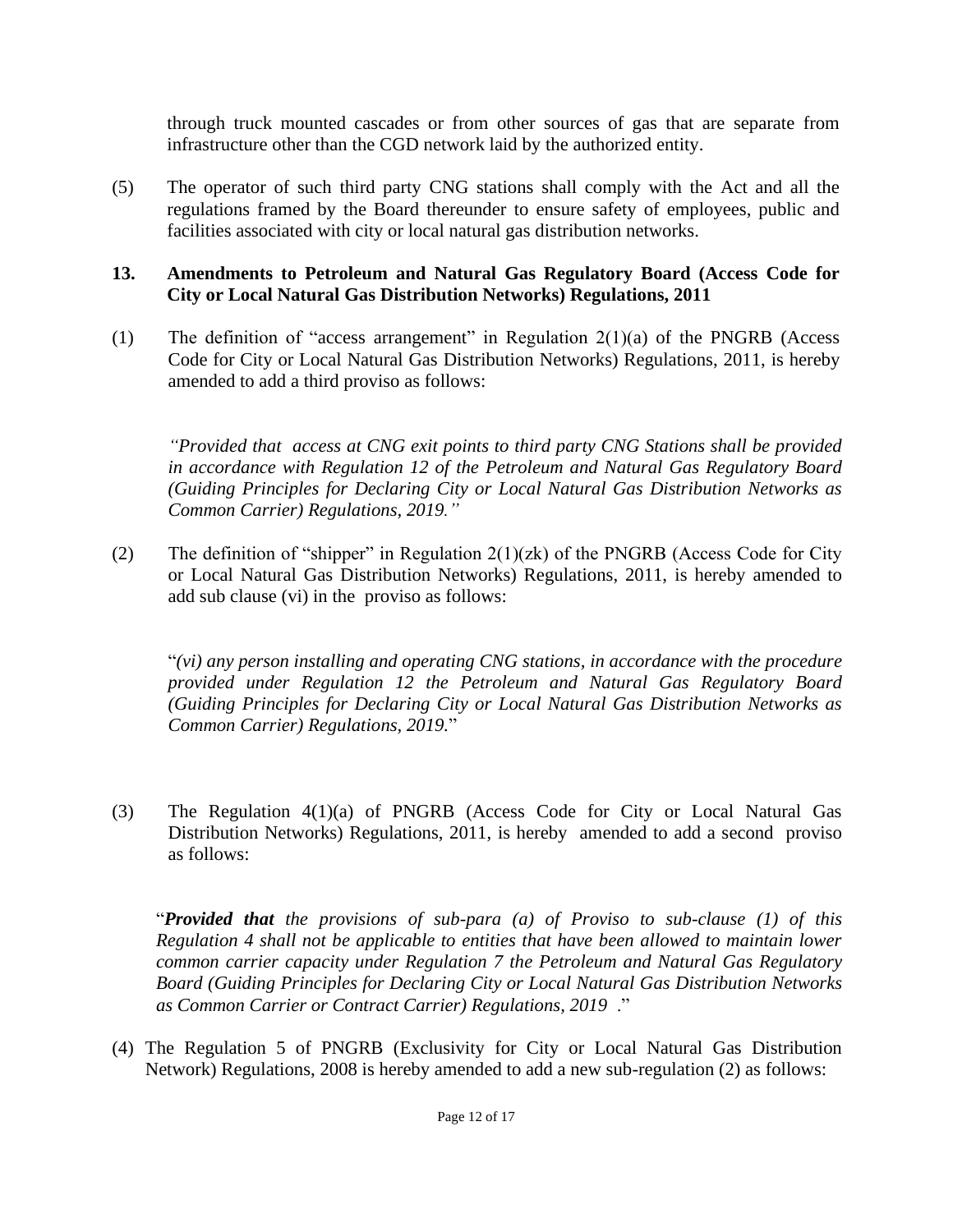*"(2) The exclusivity for laying, building or expanding of CGD Network granted under subregulation (1) above, shall not extend to CNG Stations upon the expiry of the period of exclusivity vested with an authorized entity from the purview of common carrier of contract carrier under Regulation 6 of these Regulations."*

#### **14. Miscellaneous**

- (1) The Board shall have the power to issue clarifications with regard to these regulations and in case of any dispute, the clarification given by the Board shall be final and binding.
- (2) If any question arises as to the interpretation of these regulations, the same shall be decided by the Board.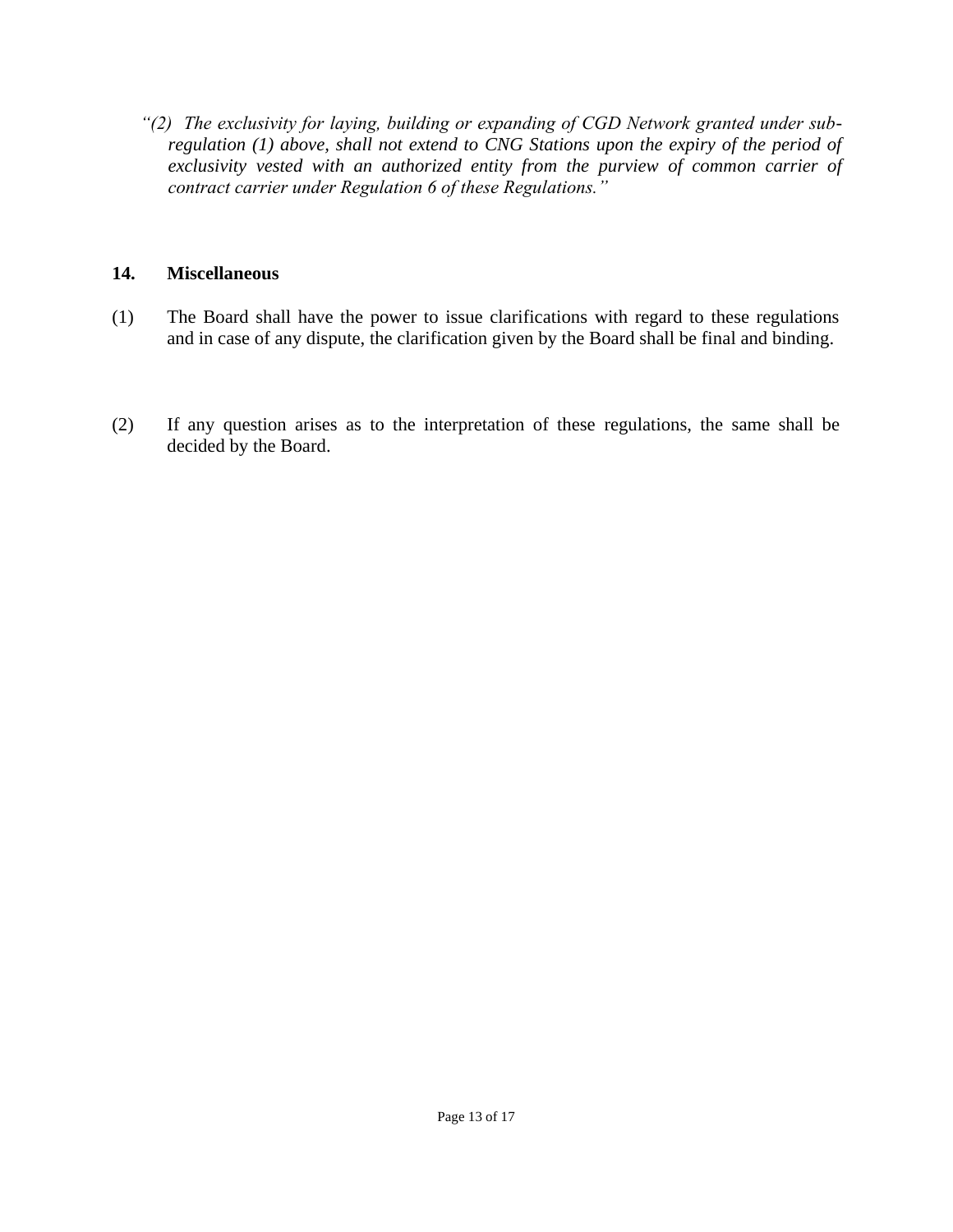## **Schedule 1**

## *(see regulation 9(3))*

#### **Format for Maintaining Records of Applications for Bookings and Allocation of Capacity in CGD Network by an Authorized Entity**

| 1.               | Docket number allotted to application for booking of<br>common carrier/contract capacity in city or local natural |  |
|------------------|-------------------------------------------------------------------------------------------------------------------|--|
|                  | gas distribution network                                                                                          |  |
| 2.               | Date and time of receipt of application                                                                           |  |
| $\overline{3}$ . | Mode of receipt of application and date of confirmation                                                           |  |
|                  | issued by the entity                                                                                              |  |
| 4.               | Total capacity in CGD network at each of the entry/exit                                                           |  |
|                  | point (in MMBTU)                                                                                                  |  |
| 5.               | Own capacity requirements of the entity laying,                                                                   |  |
|                  | building, operating or expanding City or Local Natural                                                            |  |
|                  | gas distribution network (in MMBTU) as declared by the                                                            |  |
|                  | authorized entity before the commencement of the                                                                  |  |
|                  | financial year and communicated to the Board                                                                      |  |
| 6.               | Common carrier capacity available in the CGD network                                                              |  |
|                  | (in MMBTU) at all entry/exit point(s) before the date of                                                          |  |
|                  | receipt of the city or local natural gas distribution                                                             |  |
|                  | network application for booking of capacity                                                                       |  |
| 7.               | City or local natural gas distribution network allocated                                                          |  |
|                  | capacity to the applicant (in MMBTU) over the time                                                                |  |
|                  | period at each of the entry/exit points in the city or local                                                      |  |
|                  | natural gas distribution network along with details of the                                                        |  |
|                  | point of injection of compressed natural gas in case the                                                          |  |
|                  | capacity allocated is lower than the capacity requested,                                                          |  |
|                  | specific reasons for the same to be recorded                                                                      |  |
| 8                | Date of sending the notice of acceptance of applicant                                                             |  |
|                  | entity's request for booking of capacity (in case of part                                                         |  |
|                  | allocation of capacity, with a disclosure of the specific                                                         |  |
|                  | reasons) and the date of acknowledgement of receipt of                                                            |  |
|                  | the notice.                                                                                                       |  |
| 9.               | Date of entering into a contract for booking of capacity                                                          |  |
|                  | in the city or local natural gas network                                                                          |  |
| 10               | Common Carrier Capacity available in CGD after each                                                               |  |
|                  | capacity contracted                                                                                               |  |
| 11.              | Actual quantity delivered against the capacity contracted                                                         |  |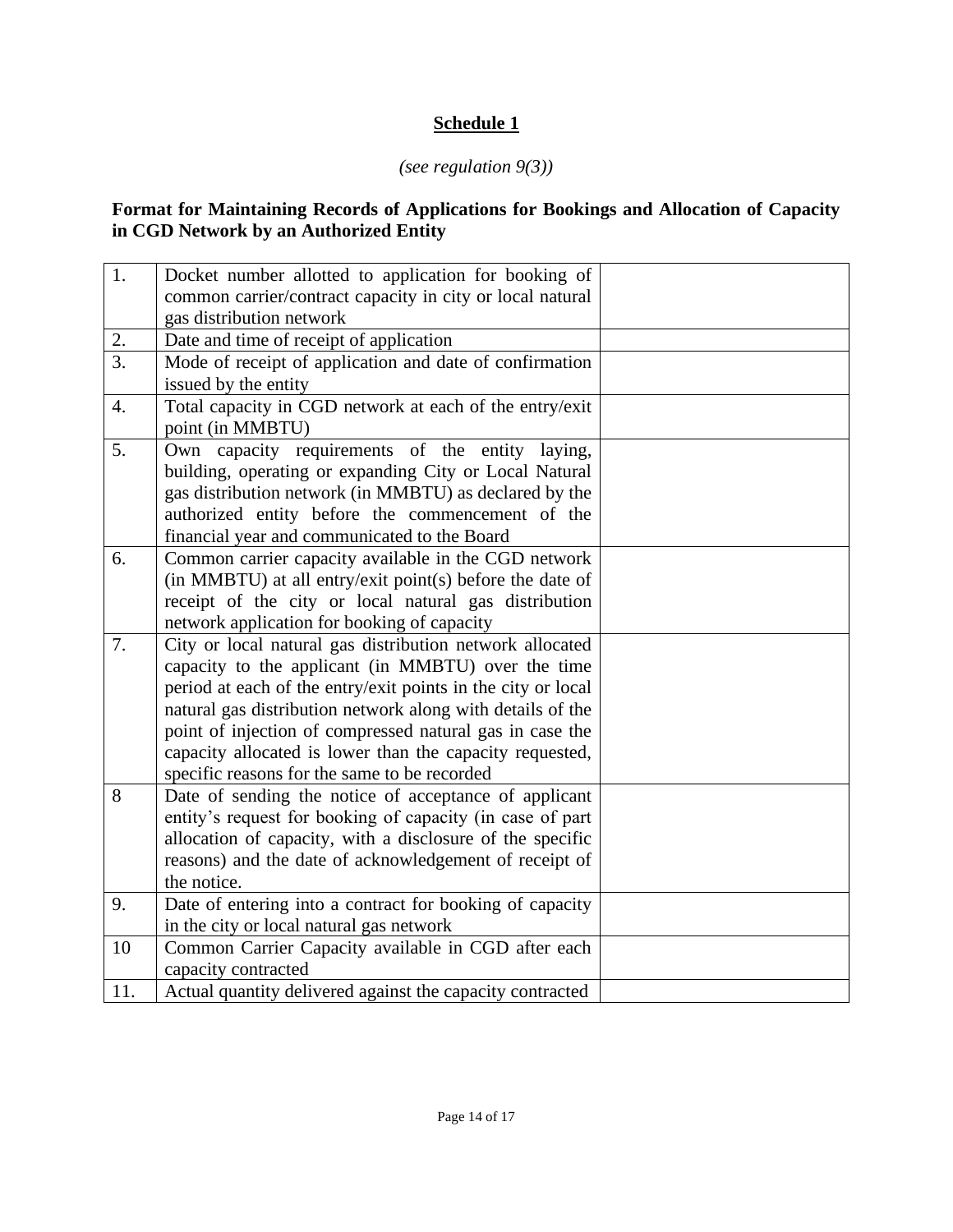# **Schedule –2**

## *(see regulation 9(2))*

## **Format for Record of Applications for Capacity Booking on city or local natural gas distribution network**

- 1. Name of entity:
- 2. Name of City or Local Natural Gas Distribution Network:
- 3. Name of entry points and entry points capacity (in MMBTU at specified GCV) at each point:
- 4. Name of exit points, exit point capacity (in MMBTU at specified GCV) at each point and CNG exit point capacity (in kgs) at each point:
- 5. Required Gas parameters at entry points(to be specified separately for each entry point):
- (a) acceptable range of pressure and temperature:
- (b) acceptable range of the CV band:
- 6. Required gas parameters at exit points (to be specified separately for each exit point):
- (a) acceptable range of pressure and temperature:
- (b) acceptable range of the CV band:
- 7. Start date and tenure (in number of days) for which carrier capacity is required.

8. The Board may modify the format as prescribed in this schedule-2 from time to time.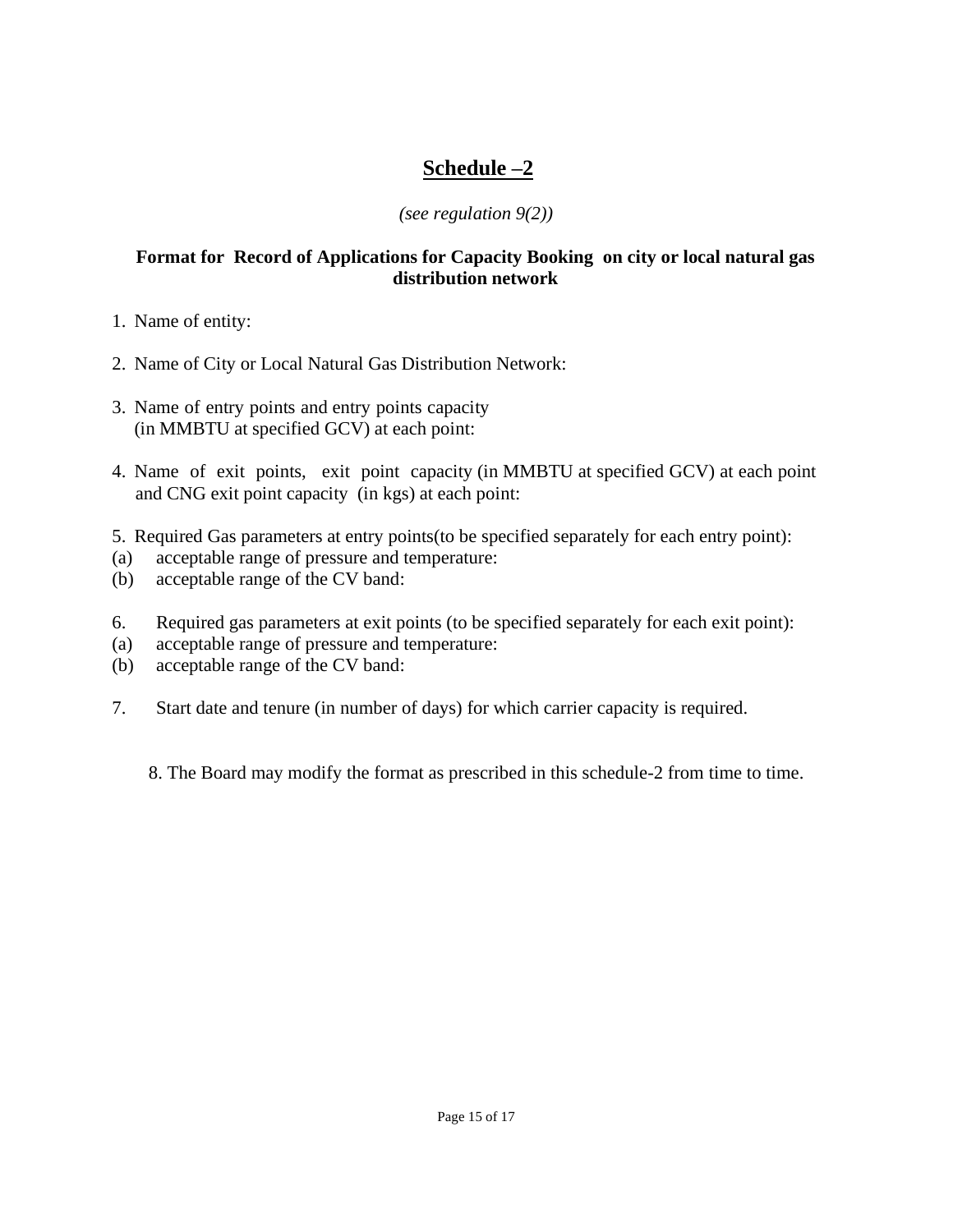## **Schedule - 3**

## (see regulation 12 )

## **Format for requesting common or contract capacity on city or local natural gas distribution network**

- 1. Name of entity:
- 2. Name of City or Local Natural Gas Distribution Network:
- 3. Type of required capacity: Common / Contract
- 4. Name of entry points and entry point capacity requirement (in MMBTU) at each point:<br>5. Name of exit points, exit point capacity requirement (in MMBTU) at ea
- of exit points, exit point capacity requirement (in MMBTU) at each point and CNG exit point capacity requirement (in Kgs) at each point:
- 6. Gas parameters at entry points (to be specified separately for each entry point):
	- (a) range of pressure and temperature
	- (b) the CV band
	- (c) estimated limits for other elements in natural gas like CO2, N2, O2 etc.
- 7. Required gas parameters at exit points (to be specified separately for each exit point):
	- (a) acceptable range of pressure and temperature
	- (b) acceptable range of the CV band
	- (c) acceptable limits for other elements in natural gas like CO2, N2, O2 etc.
- 8. Start date & time and duration for which access to common or contract capacity is required: